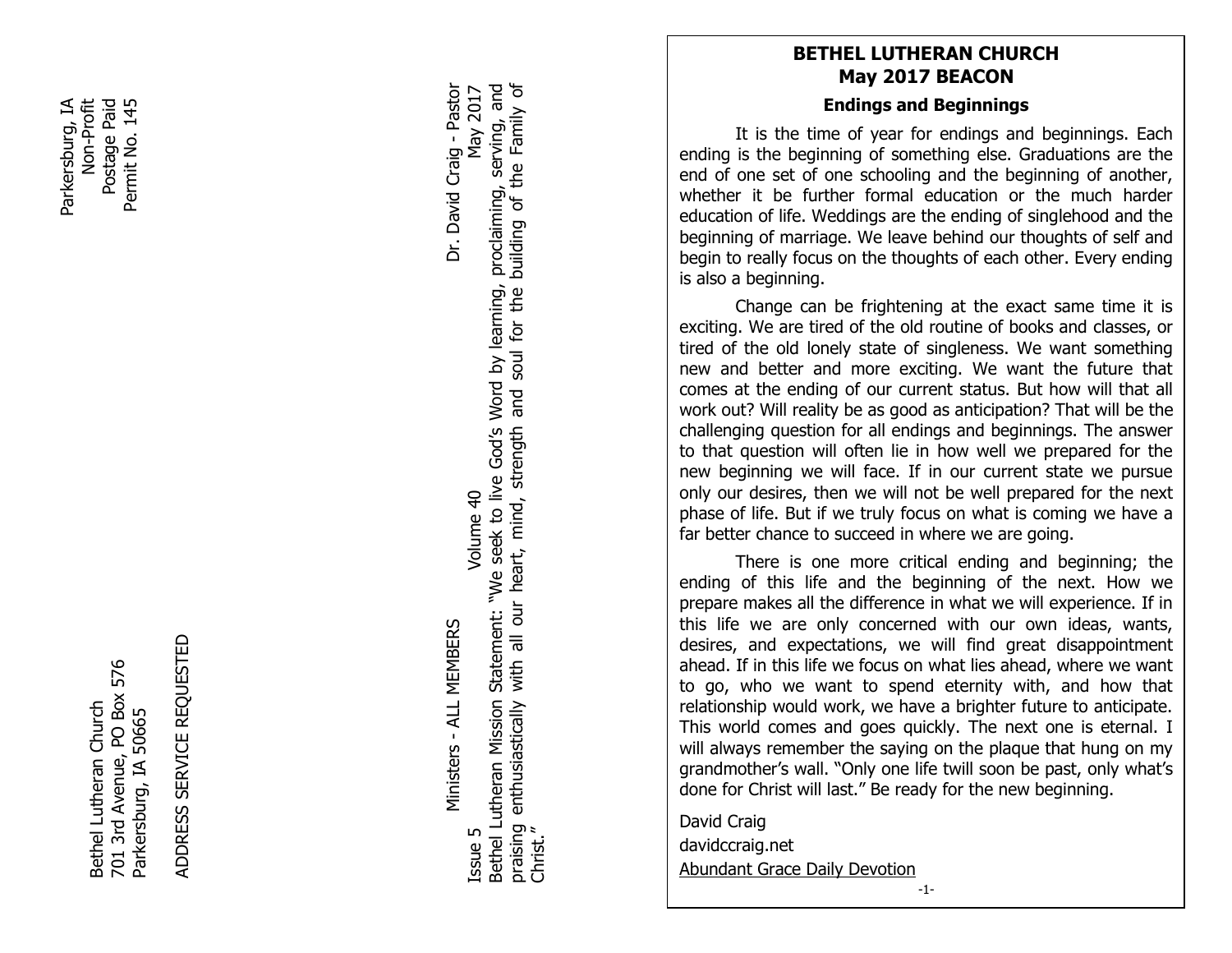the church office (346-2028) and leave a message with your name and phone number so a visit can be scheduled. If you would like a **visit from Pastor David Craig**, please call

**Adult Sunday school class** follows the morning service. Pastor Craig is teaching the class. Everyone is encouraged to attend.

......................

#### **ORGANIZED PRAYER FOR OUR BETHEL LUTHERAN FAMILIES**

**WEEK OF MAY 7 –** Mark & Marilyn Buss, Greg Carolus & Blake, Justin & Jill Jacobs, Garrett & Wyatt, Andy & Kayla Jacobson, Claire & Bo, Ryan & April Schrage, Rylie & Reygan, Joan Schuck **WEEK OF MAY 14 –** Sam & Ami (Carolus) Cordes & Claire, Shirley Cassady, Jon & Tricia Jacobson, Anna, Wesley & Lauren, Jeff & Pam Jacobson, Jim & JoAnne Schwarz, Jean Scully **WEEK OF MAY 21 –** Gary & Dawn (Wiese) Corneilus, Larry & Carol Chapman, Darlene Johnson, Jeff & Diane Johnson, Bill & Irene Senne, Matt & Nora Stahlhut, Mystica & Zachery Herrold **WEEK OF MAY 28 –** Jeff & Angie Church & Zach, Pam Dohrn, Stauffer Johnson, Renae & Kenny Knock & Kelsie, Clint & Marcie Sharp, Sam & Sydney, Bruce & Cindy Simon

# **CALL COMMITTEE UPDATE**

We are excited to announce that the call committee has made the recommendation to the Church Council, and they approved it, to extend a contract to Pastor David Craig until June of 2018. We felt that Pastor David and Jacque are doing a wonderful job helping fill our current needs. One of the many benefits of extending his contract is to allow the current confirmation students to finish their studies under one Pastor instead of switching on them again. The call committee will be removing the online posting for a few months and then will resume our search in the fall.

--Jeremy Paulson, Call Committee Chair

#### **May Bible Reading Schedule**

| May 1, Mon:            | Acts 17:1-15, Ephesians 4, Psalm 92                                                                                                        |
|------------------------|--------------------------------------------------------------------------------------------------------------------------------------------|
| Tuesday:               | Acts 17:16-34, Ephesians 5, Psalm 93                                                                                                       |
| Wednesday:             | Acts 18:1-17, Ephesians 6, Psalm 94                                                                                                        |
| Thursday:              | Acts 18:18-28, Titus 1, Psalm 95                                                                                                           |
| Friday:                | Acts 19:1-10, Titus 2, Psalm 96                                                                                                            |
| Saturday:              | Acts 19:11-20, Titus 3, Psalm 97                                                                                                           |
| Sunday:                | Genesis 18                                                                                                                                 |
| May 8, Mon:            | Acts 19:21-41, I Timothy 1, Psalm 98                                                                                                       |
| Tuesday:               | Acts 20:1-16, I Timothy 2, Psalm 99                                                                                                        |
| Wednesday:             | Acts 20:17-38, I Timothy 3, Psalm 100                                                                                                      |
| Thursday:              | Acts 21:1-14, I Timothy 4, Psalm 101                                                                                                       |
| Friday:                | Acts 21:15-25, I Timothy 5, Psalm 102                                                                                                      |
| Saturday:              | Acts 21:26-40, I Timothy 6, Psalm 103                                                                                                      |
| Sunday:                | Genesis 19                                                                                                                                 |
| May 15, Mon:           | Acts 22:1-21, Galatians 1, Psalm 104:1-18                                                                                                  |
| Tuesday:               | Acts 22:22-30, Galatians 2, Psalm 104:19-35                                                                                                |
| Wednesday:             | Acts 23:1-10, Galatians 3, Psalm 105:1-22                                                                                                  |
| Thursday:              | Acts 23:11-22, Galatians 4, Psalm 105:23-45                                                                                                |
| Friday:                | Acts 23:23-35, Galatians 5, Psalm 106:1-23                                                                                                 |
| Saturday:              | Acts 24:1-9, Galatians 6, Psalm 106:24-48                                                                                                  |
| Sunday:                | Genesis 20                                                                                                                                 |
| May 22, Mon:           | Acts 24:10-27, Daniel 1, Psalm 107:1-14                                                                                                    |
| Tuesday:               | Acts 25:1-12, Daniel 2:1-16, Psalm 107:15-30                                                                                               |
| Wednesday:             | Acts 25:13-27, Daniel 2:17-35, Psalm 107:31-43                                                                                             |
| Thursday:              | Acts 26:1-18, Daniel 2:36-49, Psalm 108                                                                                                    |
| Friday:                | Acts 26:19-32, Daniel 3:1-18, Psalm 109                                                                                                    |
| Saturday:              | Acts 27:1-12, Daniel 3:19-30, Psalm 110                                                                                                    |
| Sunday:                | Genesis 21                                                                                                                                 |
| Tuesday:<br>Wednesday: | May 29, Mon: Acts 27:13-26, Daniel 4:1-18, Psalm 111<br>Acts 27:27-44, Daniel 4:19-37, Psalm 112<br>Acts 28:1-10, Daniel 5:1-16, Psalm 113 |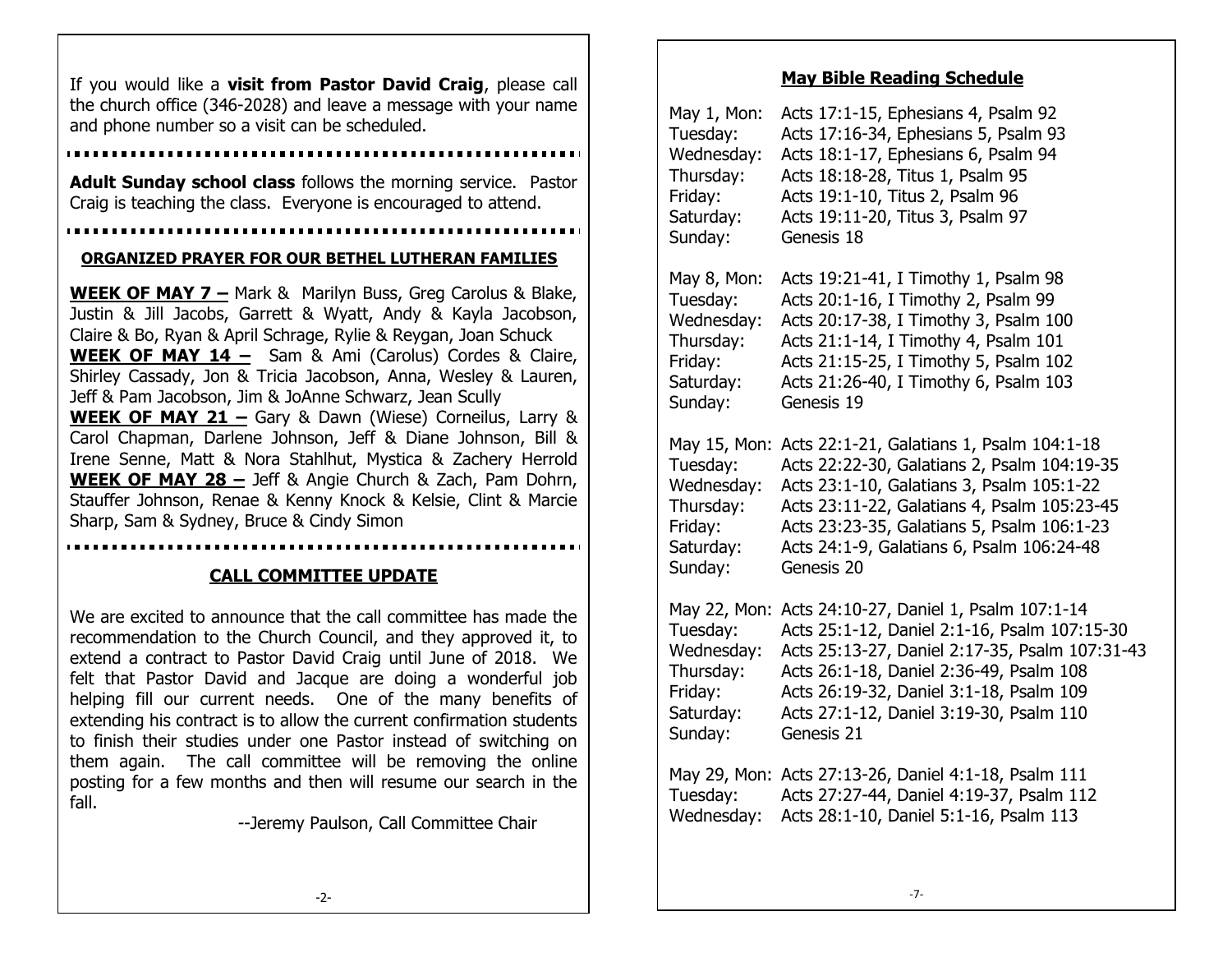## **Church Council Minutes** (cont.)

New Business (cont.)

8.

- 4. Extra Old Chairs and Tables will count how many we need to get rid of and discuss at May meeting.
- 5. Microsoft Contract tabled for May meeting
- 6. Audit Treasurer books for easy transition from one treasurer to the next.
- 7. Senior Recognition Day May  $7<sup>th</sup>$ . 4 graduates. Requesting information from the parents about each graduate along with their senior picture and confirmation picture. Need info by May  $22<sup>nd</sup>$  to put in beacon.

Closing Prayer/The Lord's Prayer: Motion to adjourn the meeting by Jenny Hansmann, 2<sup>nd</sup> by Jay Herter

May Communion Assistants: Jenny Hansmann, Stacy Palmer June Communion Assistants: Diane Buss, Jay Herter

- Michelle Krohn filled in for Stacy

**Quilting:** Since January, we have completed 87 quilts and gave 51 to the following: Allison Nursing Home – 12, Friends of the Family – 12, Grundy Center Long Term Care - 10, Shell Rock Nursing Home – 10, Social Concerns – 5, and Bethel Church Family  $-$  2. The quilters will be taking a break until fall when we will start up again.

**MAY BIRTHDAYS**

– Virgil Lindaman – Angie Ellermann – Kielinn Herter – Emilie Herter – Kelsie Knock – Karla Beckman – Bill Senne – Clayton Palmer – Rachael Redman – Jill Jacobs, Tessa Matherly – Faye Tuitjer, Matt Stahlhut

## **FAMILY DEVOTIONS FOR MAY**

#### **Amazing Grace!**

Bible Verse: "For by grace you have been saved through faith; and this is not your own doing, it is the gift of God." Ephesians 2:8

On Easter Sunday, we were reminded of God's **Amazing Grace**! God loves us so much that He sent His Son to die in our place, so forgiveness and eternal life could be ours. We don't deserve it, and yet it's ours through Christ – GRACE. How do you explain God's Grace to your family? How can you teach your family to give Grace to others? Here are a few ideas to get you started:

- 1) Read Matthew 18:21-35 Jesus' parable of the forgiving King and unforgiving servant.
- 2) On Mother's Day, talk about how your Mother/ Grandmother has given Grace to you, loving you even when you are unlovable. Be specific.
- 3) On Memorial Day, talk about those who have served in our military and their willingness to give their lives so we can be free and safe. How is that like Grace?
- 4) Talk about ways to give Grace to others to the friend who gossips about you, a sibling who tattles, a store clerk who treats you rudely . . .

Pray: Dear Heavenly Father, Even though we may never fully understand your amazing Grace, we thank you for loving us even when we don't deserve it. Help us to love others the same way. Amen.

**Thank you:** I so appreciated all the phone calls, cards, visits and food brought in since my back surgery. Special thanks to Pastor Craig and Jacque for their visits. My recovery has been slow but with your prayers and concerns I am doing well.

Thanks so much, Jean Scully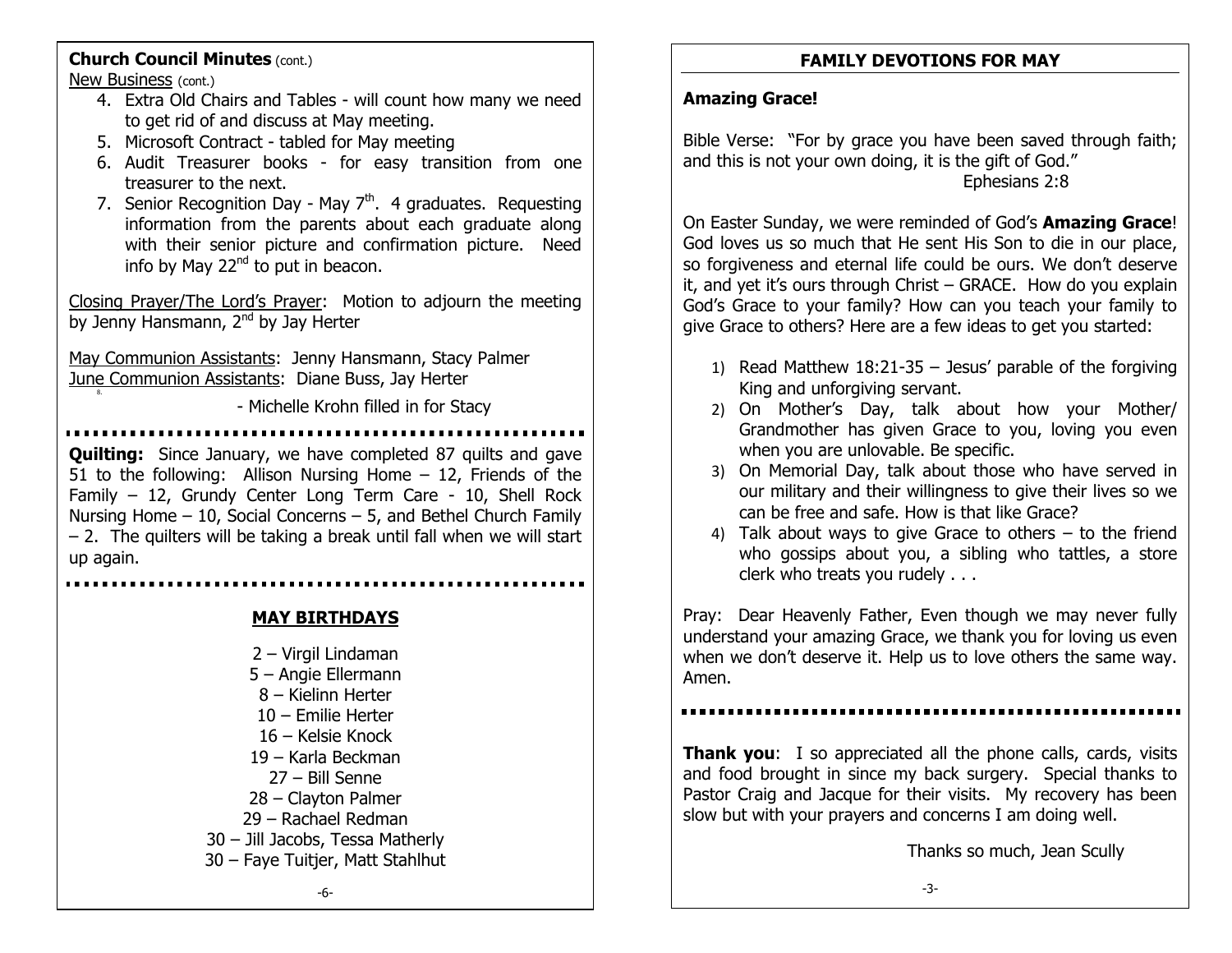## **April 12, 2017 Church Council Minutes**

Present: Diane Buss, Darla Drewelow, Dan Frey, Jenny Hansmann, Jay Herter, Michelle Krohn, Bruce Simon

Approval of the Agenda: Motion made by Jenny Hansmann,  $2^{nd}$  by Diane Buss

Approval of the Minutes: Motion made by Jay Herter,  $2^{nd}$  by Darla Drewelow

Approval of the Treasurer's Report: Motion made by Jay Herter, 2<sup>nd</sup> by Bruce Simon

Ministry Team Reports:

- Children & Youth Ministry Team No report
- Outreach Ministry Team Pastor wants a list of all members and the last time they attended church; he will use this to schedule visits.
- Fellowship Ministry Team No meeting
- Property Ministry Team  $-$  Bruce will see about painting front of church and balcony. Dan will get attachment for water meter reading for parsonage. Electrician/lighting guy visited in March, no figures yet. No rebates on LED bulbs. Occupancy sensor in entryway bathroom is replaced. Wall phone in kitchen is broken. Traced out speaker wire for sound system in basement; found out it was never attached.
- Worship & Music Ministry Team No meeting
- Social Concerns Ministry Team No report
- Missions/Benevolence Ministry Team recommended \$500 Food Pantry, \$500 Ronald McDonald House, \$500 Cedar Valley Friends of the Family, \$1,000 Brandon and Jenny Uhlenhopp, \$500 LCMC Disaster Relief, \$600 Lutheran Chaplancy =  $$3,600$  which makes us current through 2015 only. Motion made by Diane Buss, 2<sup>nd</sup> by Bruce Simon

Correspondence: Church Mutual – insuring the church; Council has received correspondence previously and local agencies are more cost effective

(cont.)

## **Church Council Minutes** (cont.)

Old Business:

- 1. Organ repairs still getting estimate. Janet Mennen will schedule meeting with the organ repair guy
- 2. Call Committee Update Asked Pastor Craig to renew contract for one more year after current contract expires. July 1, 2017 thru June 30, 2018. Contract was reviewed by Council. Motion to approve contract by Bruce Simon, 2<sup>nd</sup> by Diane Buss
- 3. Sunday School Volunteers Michelle Krohn volunteered to be substitute
- 4. Thrivent Donations further discussion was tabled for next meeting due to Carol's absence
- 5. Easter Breakfast Council does not need to set up tables on Saturday, as they are already set up
- 6. Community Church Builders License Software update needed. \$1,080 due in June or July, \$864 if paid early. Motion made to pay early by Jay Herter,  $2<sup>nd</sup>$  Jenny Hansmann
- 7. Additional Loan Payments Make another payment in April so there will be 2 payments in April. Motion by Bruce Simon, 2<sup>nd</sup> by Jay Herter

New Business:

- 9. Confirmation Parents Adrian Bernard and Jay Herter attended. Jacque needs more commitment from students, they need to know the material, perhaps more class time is needed or parents help more at home. Parents will be given a chart that shows attendance, sermon notes, etc. to show progress made to fulfill their Confirmation Covenant.
- 10. Gideons want to visit sometime after Easter, Pastor Craig will schedule.
- 11. Lawn/Spring Clean Up Saturday, April 29<sup>th</sup> 9am-noon. Need to weed the front,  $1 \frac{1}{2}$  inch rock and plastic was suggested. Need to fertilize lawn with crab grass stuff.

(cont.)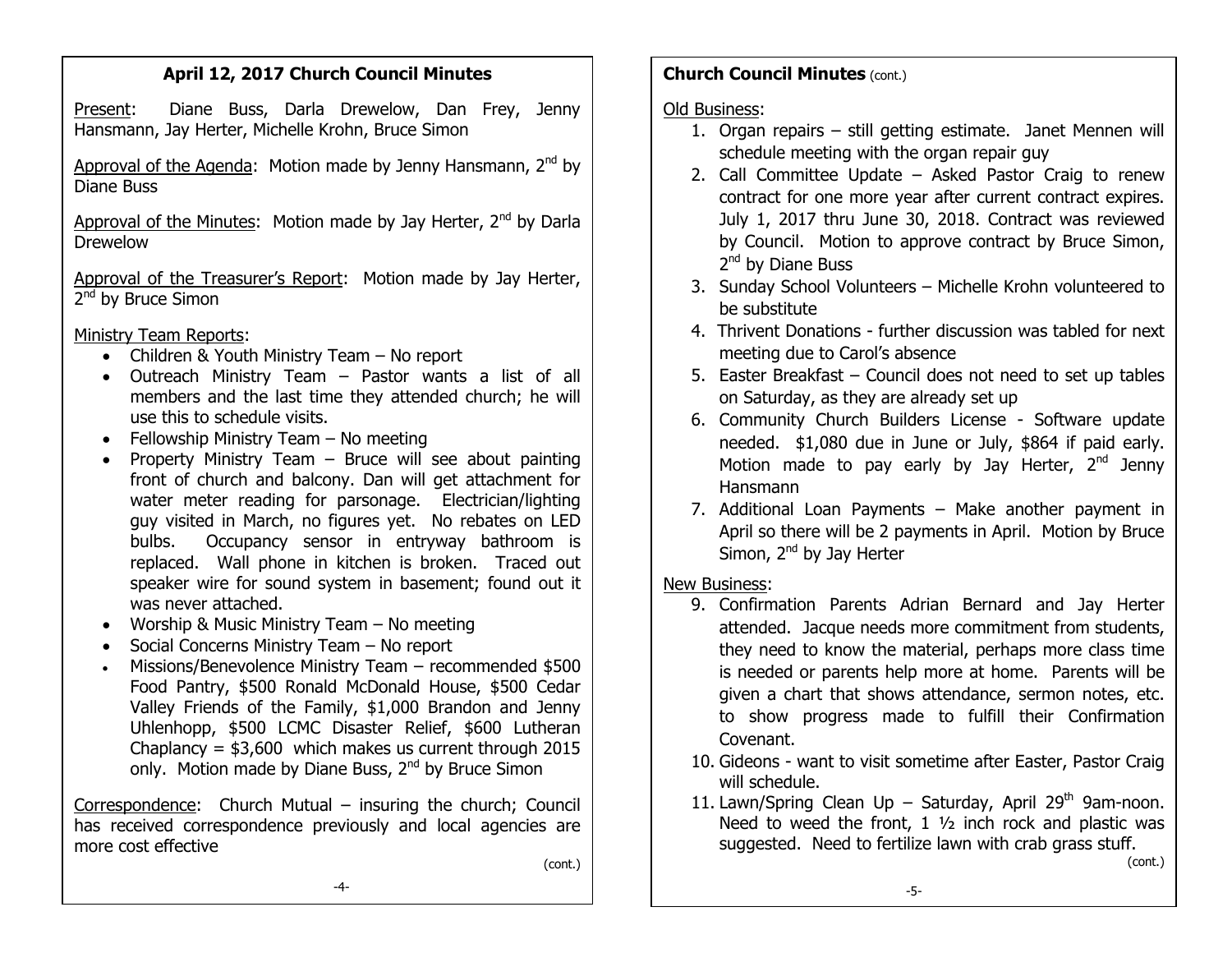## **Bethel Lutheran Church Worship Assistant Schedule for May-- Worship Service 9:00 a.m.**

|                          | May 7                         | <b>May 14</b>         | <b>May 21</b>       | <b>May 28</b>    |  |  |
|--------------------------|-------------------------------|-----------------------|---------------------|------------------|--|--|
| <b>USHER</b>             | Jeff Jacobson                 |                       |                     |                  |  |  |
| ORGANISTS/PIANISTS       | Janet Mennen/Sharleen Hubbard |                       |                     |                  |  |  |
| <b>ALTAR GUILD</b>       | Shirley Cassady/Carol Warneka |                       |                     |                  |  |  |
| <b>GREETERS</b>          | Steve & Sherry                |                       | Jeff & Diane        | Bruce & Cindy    |  |  |
|                          | <b>Brouwer</b>                | <b>Ruth Zacharias</b> | Johnson             | Simon            |  |  |
| <b>LECTORS</b>           | Kassi Rice                    | Diane Buss            | Darla Drewelow      | Dave Hubbard     |  |  |
| <b>LITURGISTS</b>        | Aaron Ellermann               | <b>Terry Mennen</b>   | JoAnne Schwarz      | Sharleen Hubbard |  |  |
| <b>ACOLYTES</b>          | Devin Bernard                 | Kielinn Herter        | Gavin Bernard       | Erica Marlette   |  |  |
|                          | Evan Palmer                   |                       | Ava Mann            |                  |  |  |
| <b>COMMUNION</b>         | Jenny Hansmann                |                       | Jenny Hansmann      |                  |  |  |
| <b>ASSISTANTS</b>        | <b>Stacy Palmer</b>           |                       | <b>Stacy Palmer</b> |                  |  |  |
| <b>COFFEE FELLOWSHIP</b> | <b>Church Council</b>         |                       |                     |                  |  |  |
| <b>SOUND SYSTEM</b>      | <b>Church Council</b>         |                       |                     |                  |  |  |

IF YOU ARE UNABLE TO FULFILL THE ABOVE COMMITMENT, PLEASE FIND A SUBSTITUTE

#### **APRIL SUMMARY**

|                                         | <b>Attendance</b> | <b>Bene./Mission</b> | <b>Current</b> | <b>Building</b><br><b>Maintenance</b> |
|-----------------------------------------|-------------------|----------------------|----------------|---------------------------------------|
| Sunday, April 2                         | 76                | \$154.20             | \$2,392.81     | \$0.00                                |
| Sunday, April 9                         | 71                | \$200.40             | \$2,508.80     | \$0.00                                |
| Sunday, April 16                        | 146               | \$191.02             | \$2,824.18     | \$0.00                                |
| Sunday, April 23                        | 81                | \$128.90             | \$2,005.10     | \$0.00                                |
| Total Receipts January 1-April 23, 2017 |                   | \$2,466.56           | \$35,024.90    | \$100.00                              |

### **MAY ANNIVERSARIES**

- 4 Matt & Nora Stahlhut (4)
- 13 Randy & Janelle Gorter (39)
- 17 Dan & Nancy Hemann (20)
- 22 Vern & Marilyn Ingalls (47)
- 27 Dennis & Julia Dudley (39)
- 30 Paul & Jenna Hubbard (9)

### **Special Church Council Meeting, April 23, 2017**

Present: Diane Buss, Darla Drewelow, Carol Chapman, Dan Frey, Jenny Hansmann, Jay Herter, Michelle Krohn, Bruce Simon

Although Council reviewed and approved Pastor David Craig's contract for July 1, 2017 thru June 30, 2018 At the April  $12<sup>th</sup>$  meeting, additional information was added regarding insurance and vacation. Jay Herter made a motion to accept the revised contract,  $2^{nd}$  by Diane Buss. All approved. Signatures will be obtained and the contract will go into effect on July 1, 2017.

Jay Herter made a motion to adjourn, 2<sup>nd</sup> by Carol Chapman